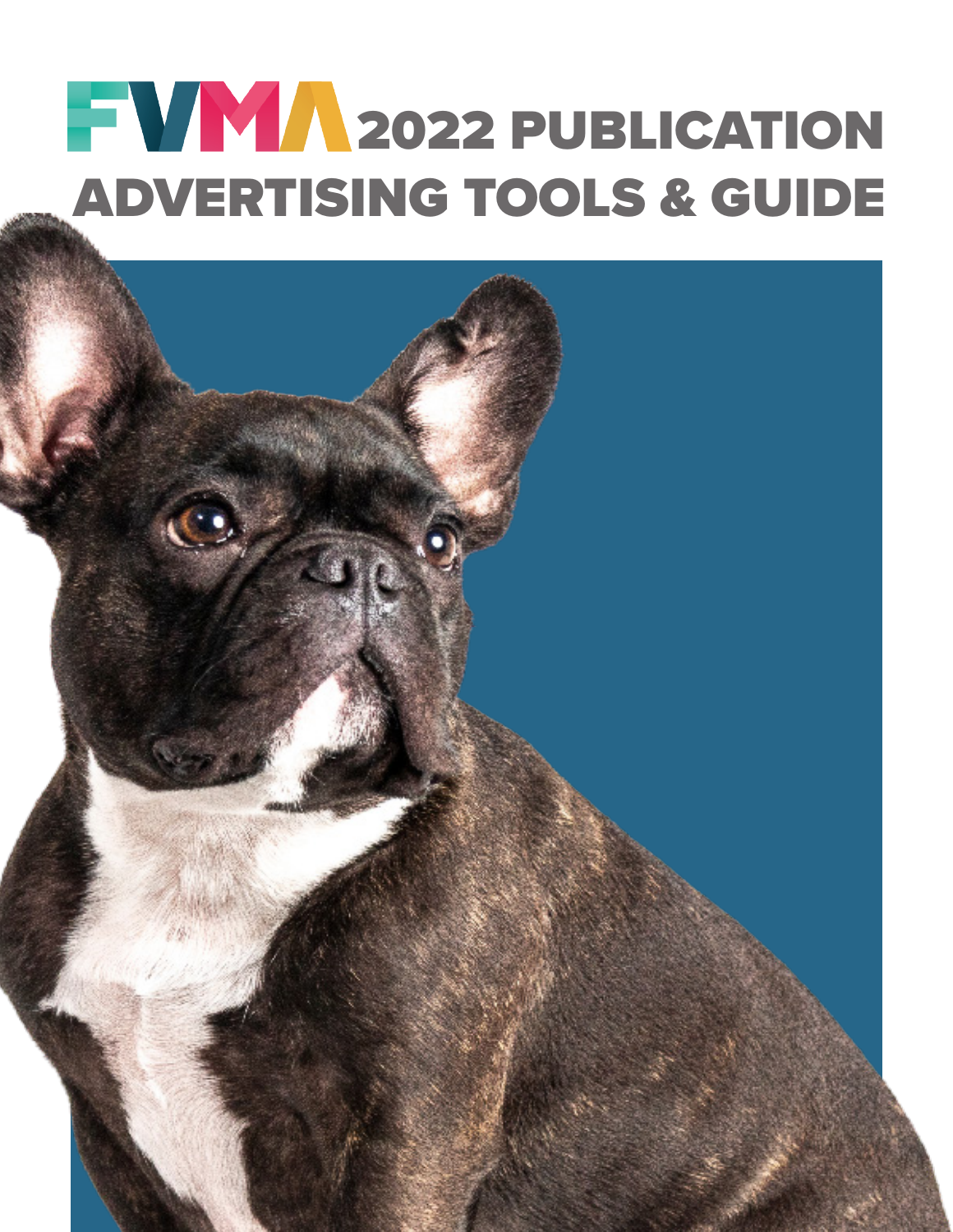## FVMA ADVOCATE RATES

Partner advertisements in the *FVMA Advocate*, our quarterly small animal publication, help promote the mission of the Florida Veterinary Medical Association, thereby contributing to the protection and enhancement of the veterinary profession.

The *FVMA Advocate* focuses on our members and brings timely, relevant, real-life perspectives on the art and business of companion animal practice. We aim to add value to the livelihood of our profession and the well-being of our membership.

Our magazine shares important information with the veterinary profession including world-class continuing education offerings, member news and membership benefit service programs, as well as updates on our advocacy efforts.

*FVMA Advocate* advertising continues to be an effective form of communicating both brand- and product-specific messages to our audience, which encompasses the decision makers: practice owners, managers and other members of the diverse companion animal veterinary care team.

Our specific goal for advertisers is to expose our readership to products and services that will make their clinics, hospitals and companies become more productive and efficient.

## WHY ADVERTISE?

The *FVMA Advocate* effectively reaches high-caliber veterinary professionals with the power to buy. We offer an environment for discovery, allowing you to impact prospects who are receptive to your advertising messages.

The *FVMA Advocate*:

- Provides invaluable outreach opportunities to veterinary medical professionals
- Targets your message to the decision makers from approximately 85 percent of the practices in Florida
- Is mailed to more than 5,000 members and other state VMA's
- Keeps membership aware of breaking veterinary news and noteworthy industry developments
- Showcases industry partnerships (conference exhibits, sponsorship and other joint programs)
- Recognizes those industry partners committed to supporting veterinary medicine in Florida and beyond

Our specific goal for advertisers is to expose our readership to products and services that will make their clinics, hospitals and companies become more productive and efficient.

## FREQUENCY

The *FVMA Advocate* is published *four times a year* to our readership of more than *5,000 veterinary professionals* across the state of Florida and nationally. With direct-to-mailbox delivery, your advertisement is guarenteed to be given to thousands of dedicated in the veterinary industry.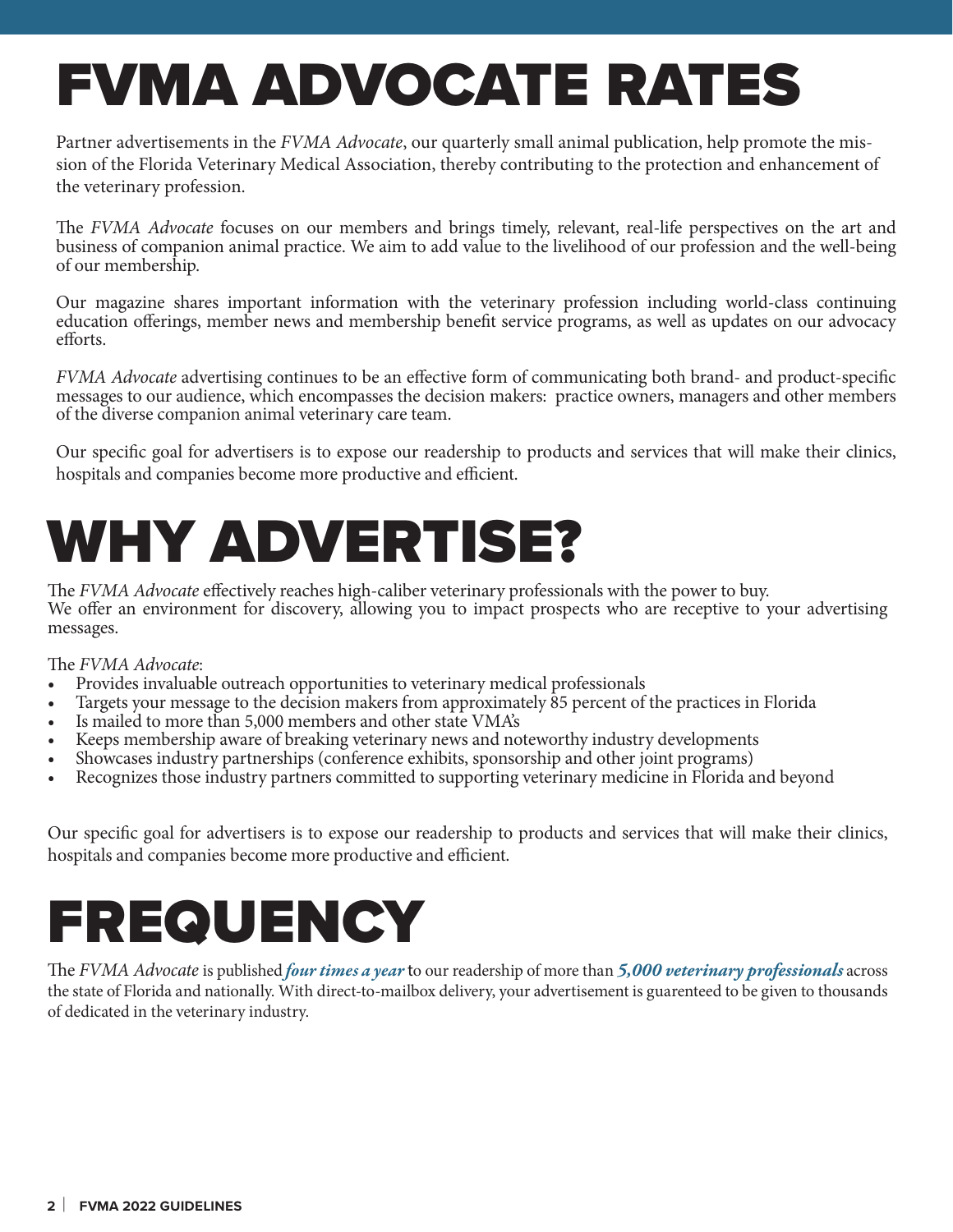## ADVERTISING SCHEDULE

Publication dates are approximate and subject to change at the FVMA's discretion.

| <b>2022 ISSUE</b> | <b>ARTWORK DUE</b> | <b>PUBLICATION DATE</b> |
|-------------------|--------------------|-------------------------|
| <b>ISSUE 1</b>    | April 19, 2022     | May 6, 2022             |
| <b>ISSUE 2</b>    | June 27, 2022      | July 15, 2022           |
| <b>ISSUE 3</b>    | September 19, 2022 | <b>October 7, 2022</b>  |
| <b>ISSUE 4</b>    | December 12, 2022  | <b>January 6, 2023</b>  |

## SPECIFICATIONS & RATES

| <b>FULL PAGE</b>                                                                                        | $2/3$ Page<br>Horizontal<br>(Back Cover) | $2/3$ Page<br>Vertical           | <b>Half Page</b><br>Horizontal | <b>Half</b> Page<br>Vertical         | Quarter<br>Page<br>Vertical |               |
|---------------------------------------------------------------------------------------------------------|------------------------------------------|----------------------------------|--------------------------------|--------------------------------------|-----------------------------|---------------|
| <b>AD SIZE</b>                                                                                          | <b>1 ISSUE</b>                           |                                  | 3+ ISSUES                      | <b>Display Ad Size</b>               | <b>Width</b>                | <b>Height</b> |
| <b>Full Page</b>                                                                                        | \$1,595                                  | \$1,450 Each                     |                                | Full Page - (Bleed)                  | 8.725"                      | 11.25''       |
| 2/3 Page                                                                                                | \$1,080                                  |                                  | \$980 Each                     | <b>Trim Size</b>                     | 8.5''                       | 11''          |
| Half Page                                                                                               | \$875                                    |                                  | \$795 Each                     | Recommended<br><b>Text Safe Area</b> | 8 <sup>''</sup>             | 10"           |
| Quarter Page                                                                                            | \$525<br>\$475 Each                      |                                  |                                |                                      |                             |               |
| <b>ADVOCATE ADVERTISING SPECIAL PLACEMENT</b><br><b>PER ISSUE PRICING</b>                               |                                          | 2/3 Page<br>Horizontal - (Bleed) | 8.725"                         | 7.75''                               |                             |               |
| Back Cover - (2/3 page horizontal)<br>$\Box$ +\$200                                                     |                                          |                                  | 2/3 Page<br>Vertical           | 5.1875"                              | 11.25''                     |               |
| $\Box$ +\$150<br>Inside Front Cover - (full page only)                                                  |                                          | Half Page                        |                                |                                      |                             |               |
| Inside Back Cover - (full page only)<br>$+ $150$<br>□.                                                  |                                          |                                  | Horizontal                     | 7.5''                                | 4.75''                      |               |
| $\Box$ +\$100<br>Forward of Center - (limited availability)                                             |                                          | Half Page<br>Vertical            | 4.1875"                        | 11.25''                              |                             |               |
| The FVMA has a long history of working closely with its industry partners and does not want to          |                                          |                                  | Quarter Page                   | 3.5''                                | 4.75''                      |               |
| discourage any advertiser from contacting its communications department with any questions.<br>Vertical |                                          |                                  |                                |                                      |                             |               |

discourage any advertiser from contacting its communications department with any questions. Acceptable artwork examples or templates may be supplied, if requested. Please contact Collin Brazan at communications@fvma.org or call 800.992.3862 for more information.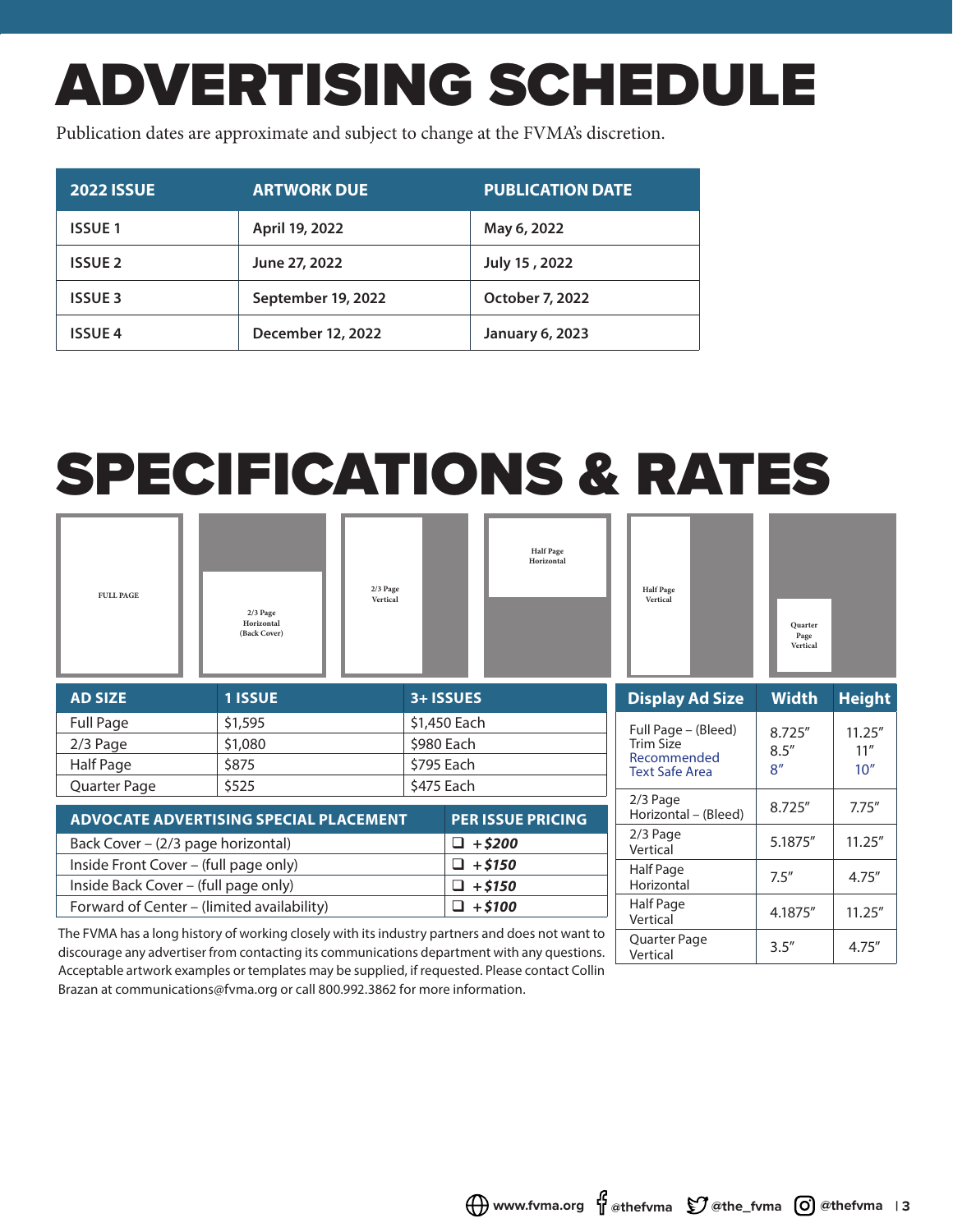## SUBMISSION GUIDELINES

All advertising is subject to FVMA/FAEP approval.

**4** | **FVMA 2022 GUIDELINES**

- Ad placement in the first half of our publications may be subject to additional charges.
- Only full-page bleed ads and inserts will be exempt from publication headers, footers, folios and publication artwork.
- Advertisements must be submitted in acceptable electronic formats. Press-ready, high-resolution PDF format are the most stable and preferred file type accepted by our graphics department. Layers should be flattened with all fonts embedded or outlined. Export to PDF-X 1a will ensure the optimum file for reproduction of the ad.
- If providing an image file for the ad, we also accept .tif or .eps, with all text converted to outlines and all images embedded. Files must be minimum resolution of 240 dpi. Please convert all RGB images and spot colors to CMYK. Layers should all be flattened.
- Failure to follow the specifications above could result in printing issues. For more information, contact Collin Brazan at communications@fvma.org or call 800.992.3862.
- Ads designed using Microsoft Word, Excel, Power Point or Publisher will not be accepted. If files are prepared improperly and technical requirements are not met, the FVMA cannot guarantee the reproduction of the ad.

**Note:** Advertisements must be received on or before the dates referenced earlier in electronic format. Artwork that requires the FVMA to edit, create or modify will be billed at \$50.00 per hour with a minimum charge of one hour and \$35.00 for each additional "proof" produced.

# PAYMENT FORM LOCATED ON

*page 7.*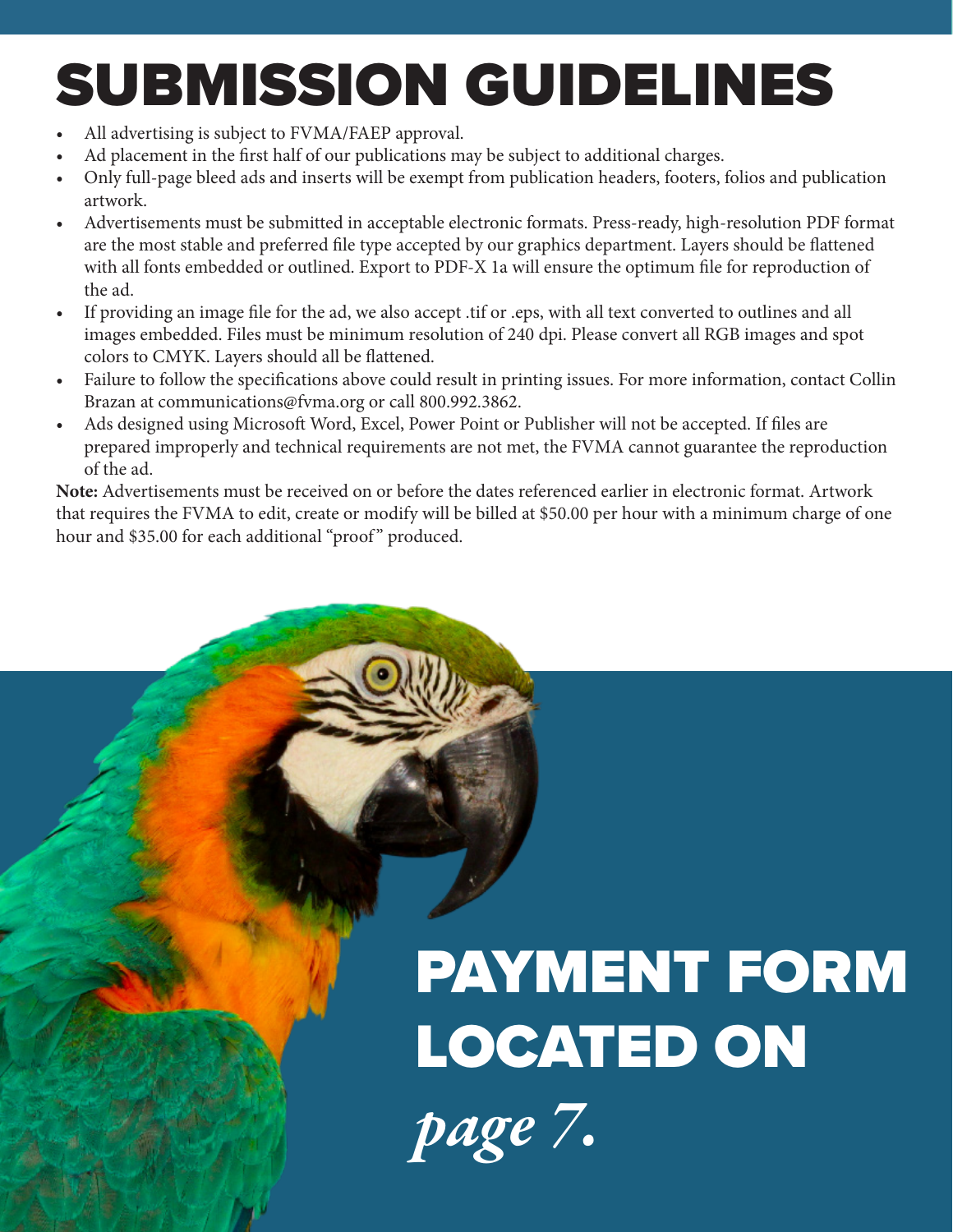### *Florida* association FAEP OF EQUINE PRACTITIONERS PRACTITIONER RATES

*The Practitioner* is an equine-exclusive scientific journal published quarterly and distributed to a national circulation of more than 5,000 equine practitioners. We invite you to take advantage of this high-quality print medium as a means to reach a targeted market of equine practitioners about your company's products and services.

## ADVERTISING SCHEDULE

Publication dates are approximate and subject to change at the FVMA's discretion.

| <b>2022 ISSUE</b> | <b>ARTWORK DUE</b>      | <b>PUBLICATION DATE</b>  |
|-------------------|-------------------------|--------------------------|
| <b>ISSUE1</b>     | May 31, 2021            | June 20, 2022            |
| <b>ISSUE 2</b>    | July 29, 2022           | <b>August 15, 2022</b>   |
| <b>ISSUE 3</b>    | Ocotber 3, 2022         | <b>November 2, 2022</b>  |
| <b>ISSUE 4</b>    | <b>January 30, 2023</b> | <b>February 27, 2023</b> |

## SPECIFICATIONS & RATES

| <b>AD SIZE</b>                             | <b>1 ISSUE</b> |            | 3+ ISSUES                |  |
|--------------------------------------------|----------------|------------|--------------------------|--|
| Full Page                                  | \$1,755        |            | \$1,595 Each             |  |
| 1/2 Page Horizontal                        | \$985          | \$895 Each |                          |  |
| 1/2 Page Vertical                          | \$985          | \$895 Each |                          |  |
| 1/4 Page Vertical                          | \$715          | \$595 Each |                          |  |
| <b>PRACTITIONER ADVERTISING SPECIAL</b>    |                |            | <b>PER ISSUE PRICING</b> |  |
| <b>PLACEMENT</b>                           |                |            |                          |  |
| Back Cover - (2/3 page horizontal)         |                |            | $\Box$ + \$200           |  |
| Inside Front Cover - (full page only)      |                |            | $\Box$ +\$150            |  |
| Inside Back Cover - (full page only)       |                |            | $+ $150$                 |  |
| Forward of Center - (limited availability) |                |            | $+$ \$100                |  |

### *The payment form is located on the page 7.*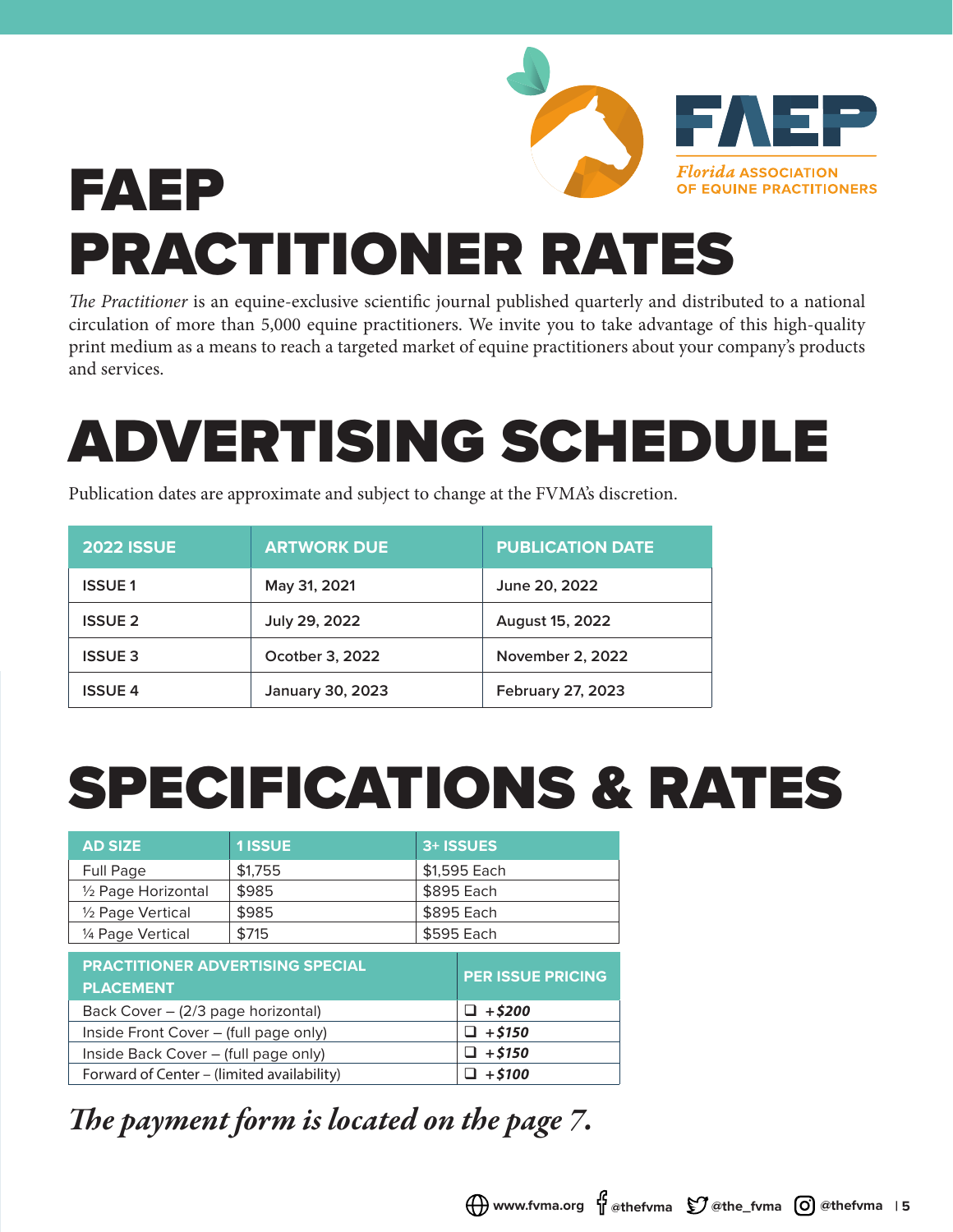#### E-NEWSLETTER RATES Medium Rectangle (230 × 180 pixels) \$3,690 \$3,615 \$3,545 \$3,450 \$3,355 3:1 Rectangle (300 × 100 pixels) \$2,645 \$2,565 \$2,510 \$2,440 \$2,380

Our e-newsletter is delivered to over 5,000 veterinary professionals by email in the middle of every month, keeping them informed on news updates throughout the profession, FVMA initiatives and educational stories from across the industry. This fresh, virtual publication allows you to reach a large portion of our most cutting-edge professionals with greater frequency than our print publications. Boasting industry-leading open rates, our email content can be a forward-thinking place to house your advertisement. portion of our most cutting-ed<br>Boasting industry-leading ope<br>your advertisement. • Banner positions not fixed, but based on content distribution.

Sample e-Newsletter

| <b>AD SIZE</b>                            | <b>OPEN</b>                         | 3X | 6X      | <b>9X</b>                           | 12X               |
|-------------------------------------------|-------------------------------------|----|---------|-------------------------------------|-------------------|
| Wide Skyscraper (160 $\times$ 600 pixels) | \$4,530   \$4,410                   |    |         | $\vert$ \$4,325  \$4,240  \$4,010   |                   |
| Medium Rectangle (300 × 250 pixels)       | $ $ \$3,690 $ $ \$3,615             |    |         | $\vert$ \$3,545   \$3,450   \$3,355 |                   |
| 3:1 Rectangle $(300 \times 100)$ pixels)  | $\vert$ \$2,645   \$2,565   \$2,510 |    |         |                                     | \$2,440   \$2,380 |
| Full Banner (468 × 60 pixels)             | $ $1,950$ $ $1,880$                 |    | \$1,815 | \$1,720                             | \$1,650           |
| Rectangle (180 × 150 pixels)              | $ $1,505$ $ $1,450$                 |    | \$1,400 | \$1,340                             | \$1,280           |

Banner positions not fixed, but based on content distribution. April April 5, 2021 April 14, 2021

#### E-NEWSLETTER SAMPLE MAY May 3, 2021 May 12, 2021

| <b>Editor's e-Note</b>                                                                                                                                                                                                                                                                                                                                                                                                                                                                                                                           | In This e-Newsletter                                                                                                                                                                                                                                                                                                                     | <b>Industry Insight</b>                                                                                                                                               |                                                            | 3:1 Rectangle                                                                                 |  |
|--------------------------------------------------------------------------------------------------------------------------------------------------------------------------------------------------------------------------------------------------------------------------------------------------------------------------------------------------------------------------------------------------------------------------------------------------------------------------------------------------------------------------------------------------|------------------------------------------------------------------------------------------------------------------------------------------------------------------------------------------------------------------------------------------------------------------------------------------------------------------------------------------|-----------------------------------------------------------------------------------------------------------------------------------------------------------------------|------------------------------------------------------------|-----------------------------------------------------------------------------------------------|--|
| Full Banner 430 x 70                                                                                                                                                                                                                                                                                                                                                                                                                                                                                                                             | - Lorem ipsum<br>- consectetur agfids<br>- usmod tempor                                                                                                                                                                                                                                                                                  | do eiusmod tempor incididunt ut labore et<br>dolore magna<br>do eiusmod tempor<br>incididunt ut labore et dolore magna aliqua.<br>Quis ipsum suspendisse aliqua. Quis |                                                            | 300 x 100                                                                                     |  |
| We all want a great practice culture, but where do we start?<br>There is fantastic news! You only have to make sure one person<br>is on board first-you. When leaders are fully invested in                                                                                                                                                                                                                                                                                                                                                      | - rices gravida.<br>- rices gravida.                                                                                                                                                                                                                                                                                                     |                                                                                                                                                                       |                                                            | <b>Coming Up in Next Issue</b><br>do eiusmod tempor                                           |  |
| crafting culture in themselves, the practice follows.<br>Because clinical signs may subside and recur and it may<br>resemble other pathologies, anaphylaxis is often overlooked.                                                                                                                                                                                                                                                                                                                                                                 | Risus commodo viverra<br>maecenas accumsan<br>lacus vel facilisis.                                                                                                                                                                                                                                                                       | Rectangle                                                                                                                                                             | ipsum<br>suspendisse<br>ultrices gravida.<br>Risus commodo | do eiusmod tempor incididunt ut labore<br>et dolore magna<br>do eiusmod tempor                |  |
| e-News Exclusive<br>Lorem ipsum dolor sit amet,                                                                                                                                                                                                                                                                                                                                                                                                                                                                                                  | <b>Medium</b>                                                                                                                                                                                                                                                                                                                            | 180 x 150                                                                                                                                                             | viverra aecenas<br>accumsan lacus<br><b>Read More</b>      | do eiusmod tempor incididunt ut labore<br>et dolore magna                                     |  |
| consectetur adipiscing elit, sed<br>do eiusmod tempor incididunt<br>ut labore et dolore magna<br>aliqua. Quis ipsum suspendisse<br>ultrices gravida. Risus commodo<br>viverra maecenas accumsan<br>lacus vel facilisis.<br>aliqua. Quis ipsum suspendisse<br>ultrices gravida. Risus commodo<br>Skyscraper<br>viverra maecenas accumsan<br>150 x 600<br>lacus vel facilisis.<br>do eiusmod tempor incididunt<br>ut labore et dolore magna<br>aliqua. Quis ipsum suspendisse<br>aliqua. Quis ipsum suspendisse<br>ultrices gravida. Risus commodo | Rectangle<br>230 x 180<br><b>Other News</b><br>do eiusmod tempor incididunt<br>ut labore et dolore magna<br>do eiusmod tempor<br>incididunt ut labore et dolore<br>magna aliqua. Quis ipsum sus-<br>pendisse<br>aliqua. Quis ipsum suspendisse<br>ultrices gravida. Risus commo-<br>do viverra maecenas accumsan<br>lacus vel facilisis. |                                                                                                                                                                       |                                                            | (800) 992-3862   info@fvma.org   www.fvma.org<br>7207, Monetary Drive, Orlando, Florida 32809 |  |